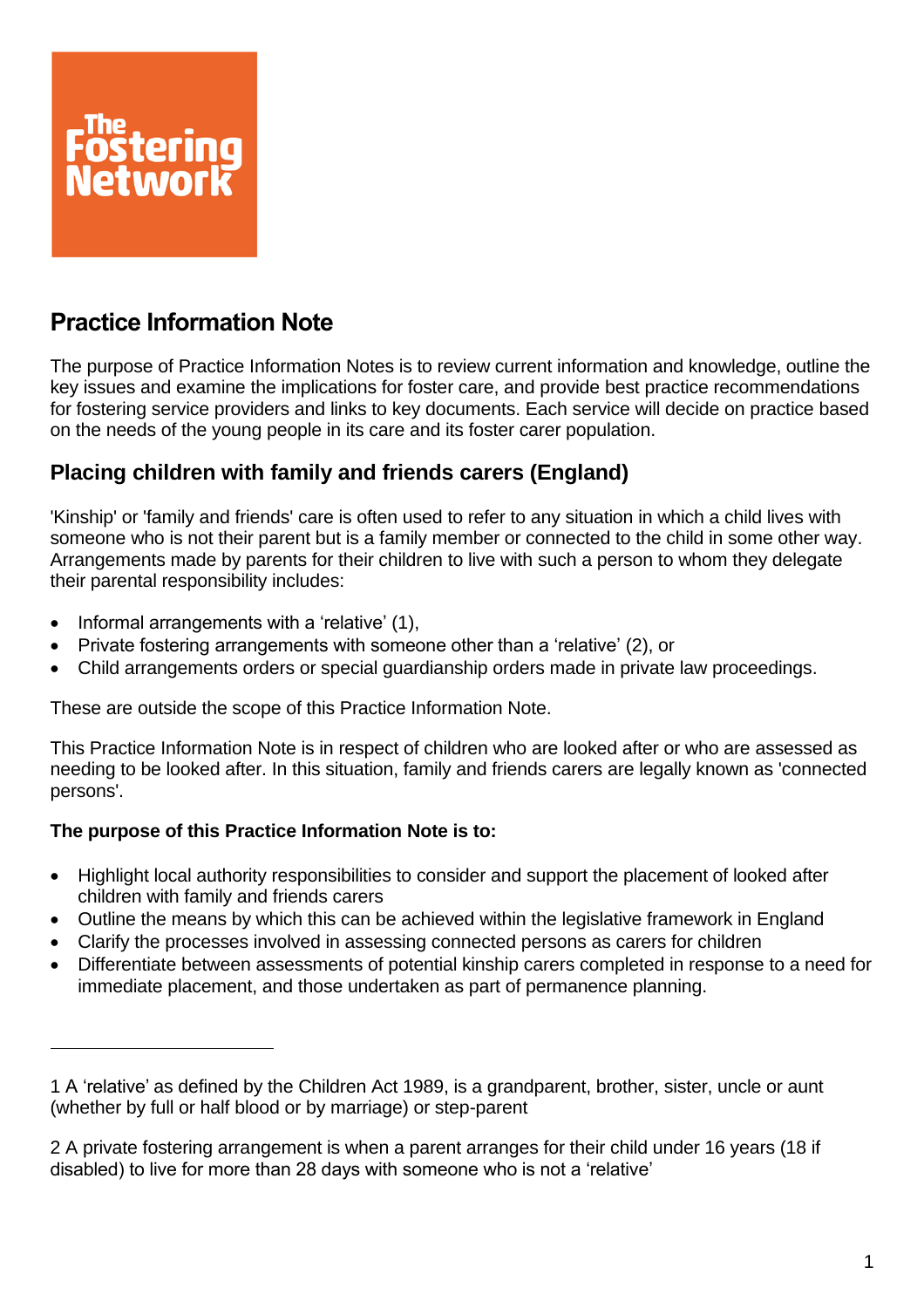## **References to legislation, regulation and statutory guidance (England):**

- The Children Act 1989
- Care Planning, Placement and Case Review Regulations 2010 (as amended)
- Fostering Regulations 2011 (as amended)
- The Children Act 1989 guidance and regulations Volume 2: Care Planning, Placement and Case Review (revised June 2015)
- The Children Act 1989 guidance and regulations Volume 4: Fostering Services (2011 as amended)
- Family and Friends Care: Statutory Guidance for Local Authorities (2011)

## **Key points**

- A local authority must provide accommodation to a child in their area if there is no one with parental responsibility for the child, or the child has been lost or abandoned, or the person who has been caring for them is prevented (whether or not permanently, and for whatever reason) from providing them with suitable accommodation or care. Such children are 'looked after' by the local authority under The Children Act 1989 and it is not appropriate for the local authority to negotiate 'informal arrangements' with a friend or relative in such circumstances.
- In deciding upon the most suitable placement available for a looked after child, the local authority must 'give preference to' a placement with a person who is a relative, friend or other person connected with the child – referred to as a 'connected person'. This person must be a local authority foster parent before the child can be 'placed' with them. In some circumstances, a court may make a legal order that directs that the child lives with them, in which case the child would no longer be placed with them as a foster parent.
- A placement with a 'connected person' may be planned or may be required as a matter of urgency. The process for assessment and approval of the 'connected person' as a carer is different in these two situations
	- o Where an immediate placement is required, the care planning regulations allow for temporary approval of a connected person as a foster carer (subject to assessment under Regulation 24) where it is considered that they can provide the most appropriate placement available
	- o Where a planned placement is required, a connected person can be assessed for their potential as a carer with an initial family and friends care assessment (also known as a 'viability' assessment). Anyone considered to have the potential to provide a suitable placement can then be assessed under the relevant regulations (usually fostering or special guardianship) as part of the permanence planning process for the child
- It is good practice for the child's social worker and the assessing social worker to share information and work together so that the care plan both informs, and is informed by, the assessment of prospective family and friends carers.

## **Introduction**

Family and friends carers provide stability and a sense of belonging to many children who, for whatever reason, cannot live with their parents. However, social workers responsible for the permanence planning for looked after children must help to determine when a child is best kept within their extended family network, and when they would benefit from being brought up outside their family. Such decisions are inevitably complex and emotionally charged. The following information is intended to help social workers work within the legal framework and processes in place whilst considering the role family and friends should play in support of the child and their future care.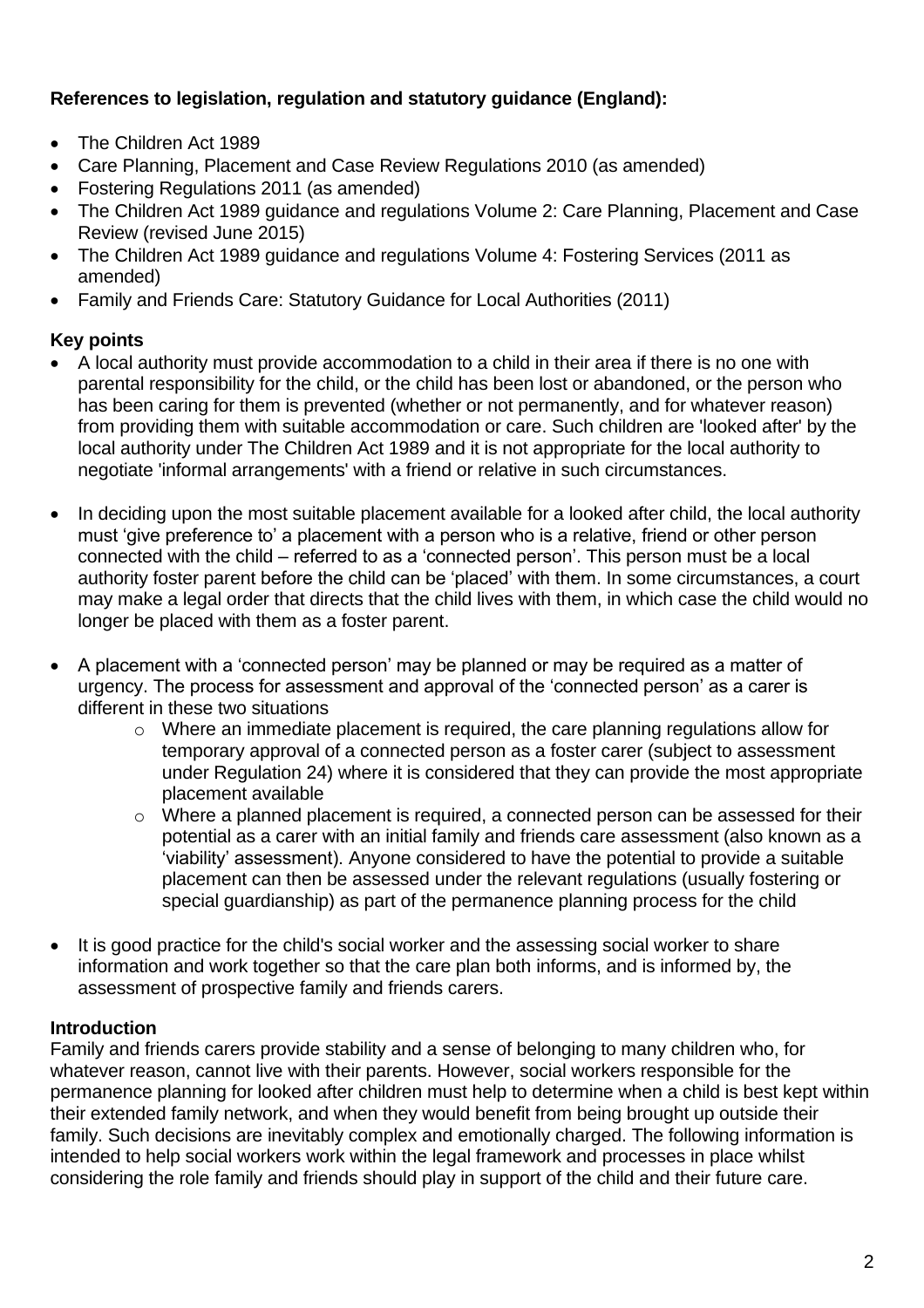## **Decision to accommodate**

It is critical that a local authority is clear, when involved in a decision for a child to live with a family and friends carer, whether the child is being looked after and placed with the carer, or whether the local authority is merely assisting in making an informal arrangement. Case law in respect of this was made in 2007 (Southwark v D) in which the judge said the following:

- 'If a local authority plays a major role in making arrangements for the child, the most likely conclusion is that it is exercising its powers and duties to accommodate the child.
- Informal family care arrangements are usually made direct between individuals.
- If a local authority intends to merely assist in arranging informal family care rather than accommodating a child itself, the local authority must be explicit with those involved, including giving clear information about who will be financially responsible for the child. If this is not made clear the courts and others are likely to conclude that the local authority is making the placement itself. Only on receipt of such information can a potential foster carer give informed consent to accept the child on an informal family care arrangement.'

The Local Government Ombudsman (LGO) highlighted this issue in its report: *Family Values: Council services to family and friends who care for others' children* There are LGO judgements published since that have required councils to compensate family members where the council maintained that arrangements were informal when in reality the child should have been looked after at the time they went to live with their relative (see 'links to key documents' below).

Once a decision has been taken that a child is to be looked after, they must be placed in accordance with the Children Act 1989 section 22C. If placement with parents is not appropriate, preference must be given to placement with an individual who is a relative, friend or other person connected with the child - they must, however, be an approved foster carer before the child is placed.

#### **Immediate placement with a connected person**

When deciding on the most suitable placement for a child, the need to give preference to a family and friends carer sits alongside the requirement to place with an approved foster carer. In an emergency where there is an urgent need for a placement, there is not time to assess and approve someone as a foster carer under the fostering regulations.

Provision is made in the care planning regulations to place a child with a connected person having first approved them on a temporary basis as a foster carer (Regulation 24). A nominated officer (usually the fostering decision maker) must consider their suitability for temporary approval as foster carers following an assessment that gathers as much of the information required by [Schedule 4 \(Reg](http://www.legislation.gov.uk/uksi/2010/959/schedule/4/made)  [24\)](http://www.legislation.gov.uk/uksi/2010/959/schedule/4/made) as is possible within the timescales available. If temporary approval is agreed, the carers are foster carers in all respects other than the temporary nature of their approval.

When a child is placed with temporarily approved foster carers:

- The care planning regulations apply, meaning a care plan must be prepared and shared, a placement plan agreed and signed by the carer, and a review of the care plan take place within 28 days of the placement being made. Social work visiting requirements are initially more frequent than when the carer is already approved under the fostering regulations (see paragraph 3.236 of the [care planning statutory guidance\)](https://www.gov.uk/government/uploads/system/uploads/attachment_data/file/441643/Children_Act_Guidance_2015.pdf).
- The fostering regulations apply, meaning a foster care agreement must be signed and the carers must be paid, supervised and supported as foster carers by a named supervising social worker
- Arrangements must be made for a fostering assessment under the fostering regulations to begin as soon as possible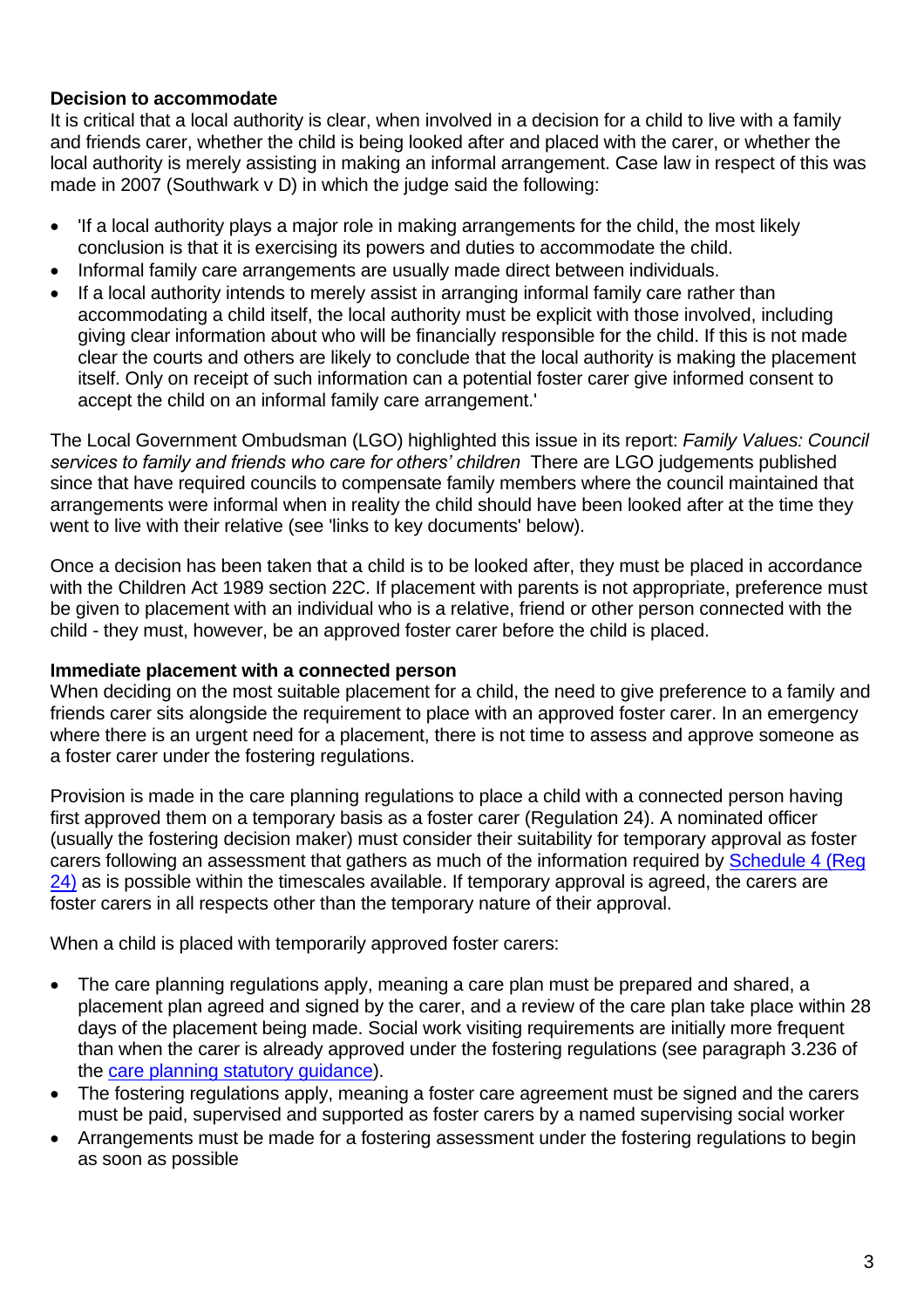Temporary approval is agreed for up to 16 weeks so the fostering assessment must be completed within the timescale if the child is to continue to be placed as a looked after child. It is possible to extend the temporary approval for a further 8 weeks in certain circumstances to enable an assessment to be completed (Reg 25). If an alternative court order (for example, SGO) is made before the 16 weeks expires, the carers can withdraw from the fostering assessment prior to its completion.

## **Planned placements with a connected person**

When working with children and families, social workers work to support parents to make the changes necessary for them to provide care that safeguards and promotes the welfare of their children. Whilst focusing on maximising the chances that children can safely remain in or return to the care of their parents, social workers, must at the same time, be working to identify the most appropriate alternative care for the child should this not be possible.

Extended family and friends networks should be identified and engaged early on in this work so they can support efforts to effect change, and decide if they could potentially provide care for the child should this be needed.

During this 'planning for permanence', potential carers are identified, sometimes through a family meeting or more formal Family Group Conference. The suitability of potential carers is informally assessed prior to any formal assessment under regulations via an 'initial family and friends assessment' (also known as a 'viability assessment'). The Fostering Network contributed to [Good](https://www.frg.org.uk/images/Viability_Assessments/VIABILITY-MASTER-COPY-WHOLE-GUIDE.pdf)  [Practice Guidance](https://www.frg.org.uk/images/Viability_Assessments/VIABILITY-MASTER-COPY-WHOLE-GUIDE.pdf) in relation to such assessments published by the Family Rights Group.

Any potential carer found as suitable will require further assessment under the relevant regulations (usually fostering, special guardianship or child arrangements order depending on the child's care plan). The basis on which family and friend's carers will care for the child should be made with reference to the specific needs of the family and child, and not be based on blanket policies regarding the local authority's approach to family and friends care.

The importance of early planning and timely identification, engagement with and assessment of extended family and friends can be critical. It can:

- Support children and their families in making and sustaining change
- Enable family members to take action themselves to secure the child's future within the extended family before concerns escalate to require the intervention of the local authority and/or the courts identify alternative carers, and
- Help to complete formal assessments within the 26-week timeframe for court proceedings.

#### **Dealing with information of concern about temporarily approved foster carers**

When assessing temporarily approved carers who are caring for the child, information is gathered on an ongoing basis as part of the:

- Fostering assessment and supervision of the temporarily approved foster carers
- The care planning and social worker support to the child in placement

Information is best shared between the care planning and fostering services during this period so that any issues that may arise can be managed in the best interest of the child. However, the care planning social worker and the supervision social workers have distinct roles:

• The child's SW considers issues in relation to the placement. The question for them is 'does the new information alter the original view of the placement as the 'most appropriate' to meet the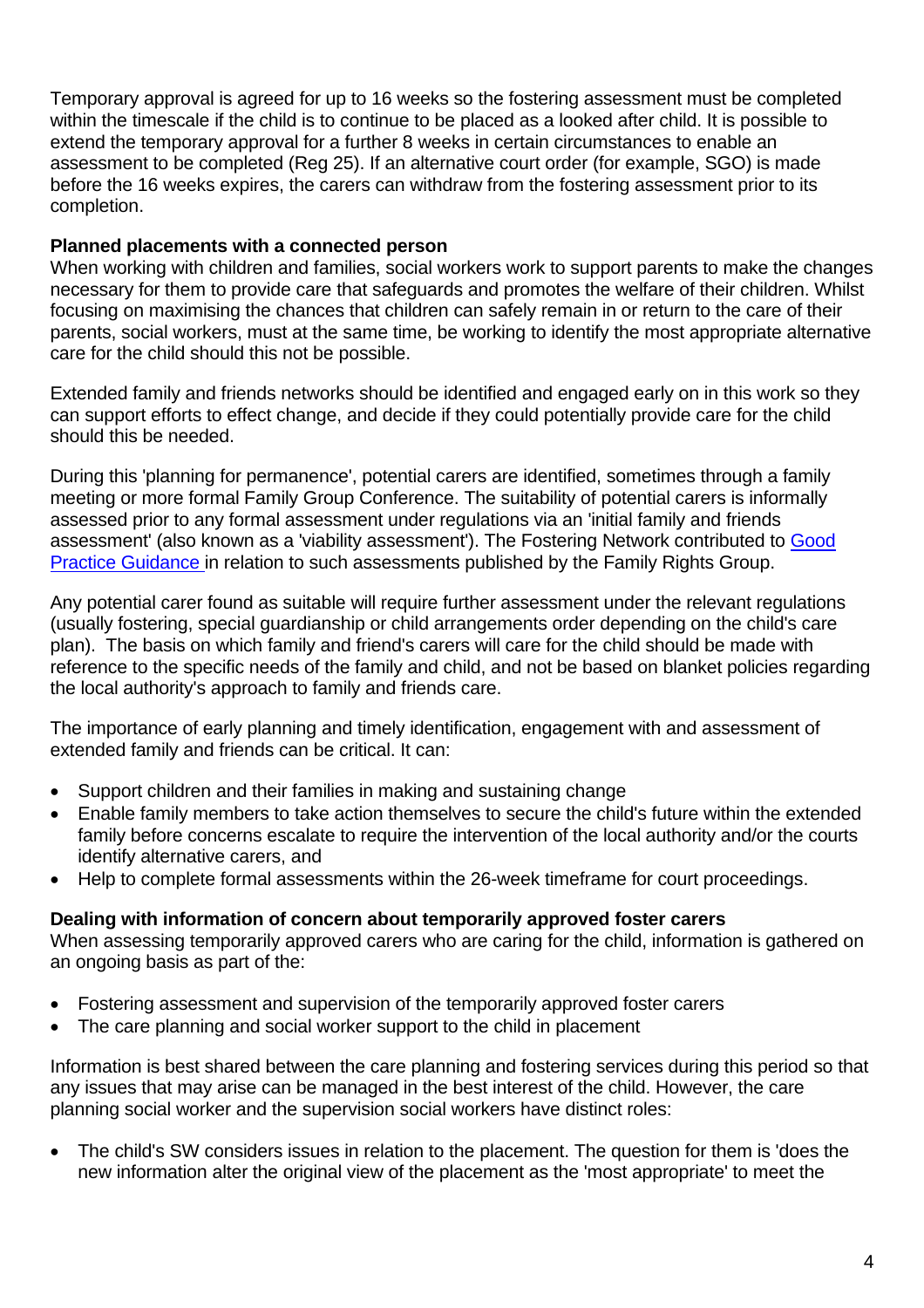needs of the child?' If it does, the child's SW will need to consider whether the child should be moved from the placement (see below).

• The supervising social worker considers issues in relation to the suitability of the carers to be approved as foster carers under the fostering regulations. The question for the them is 'does the information indicate the person is or may be unsuitable to foster?' If it does, the information must be dealt with in accordance with the service's usual fostering assessment policies and procedures informed by the [amended fostering regulations 2013](http://www.legislation.gov.uk/uksi/2013/984/made/data.html) (Reg 26) and statutory guidance [Assessment](https://www.gov.uk/government/publications/fostering-services-assessment-and-approval-of-foster-carers)  [and approval of foster carers.](https://www.gov.uk/government/publications/fostering-services-assessment-and-approval-of-foster-carers) The two-stage assessment process provides for the termination of assessment at stage 1, or consideration by the fostering panel of a brief report or completed assessment at stage 2. Temporarily approved carers have the same rights as other applicants to make written representations following a qualifying determination not to approve them as foster carers.

There is no provision within regulations for the termination of temporary approval. It will expire after 16 weeks unless it is extended because:

- The assessment has taken longer than anticipated and temporary approval is extended under Reg 25 for up to a further 8 weeks, in which case it will expire at the end of the extended time period, or
- The assessment has been completed and presented to panel but a review of the qualifying determination by the IRM is requested by the applicant, in which case temporary approval will expire once the outcome of the review is known and a decision regarding approval is made by the decision maker.

## **Moving a child from a Reg 24 placement**

If information of concern comes to light during the assessment period and the child's social worker thinks this suggests that the family and friend's foster carer is no longer the most suitable placement for the child, the care planning regulations require a review of the child's care plan to be held before the child is moved to another placement (Reg 14). There is no such requirement if the child is at risk of significant harm or there is a need to protect others from serious injury, or if the family and friend's carer's temporary approval expires.

However, if a child is moved from placement, there is no provision within care planning regulations to terminate temporary approval. The carer's temporary approval remains in place until it expires, even though the child for whom they were approved to care is no longer in placement with them. This situation can also arise when there are no concerns about the carer's suitability, for example, if the child returns home.

A local authority who wants to move a child from placement due to concerns about the carer's suitability to foster, or recognises they have to move the child because the carer's temporary approval has expired and cannot be further extended, may find that the court considering care proceedings in relation to the child will make an order (usually s38(6)) directing that the child remains living with the family and friend's carer whilst assessments are completed. Although, in such circumstances, the child technically ceases to be looked after and placed in foster care, the local authority should consider carefully the support that should be offered to the child and carers who find themselves in this situation.

## **The Fostering Network makes the following recommendations**

• Consider extended family as part of the early social work assessments - it can prevent unnecessary state intervention in children's lives and reduce demand for placements within the foster care system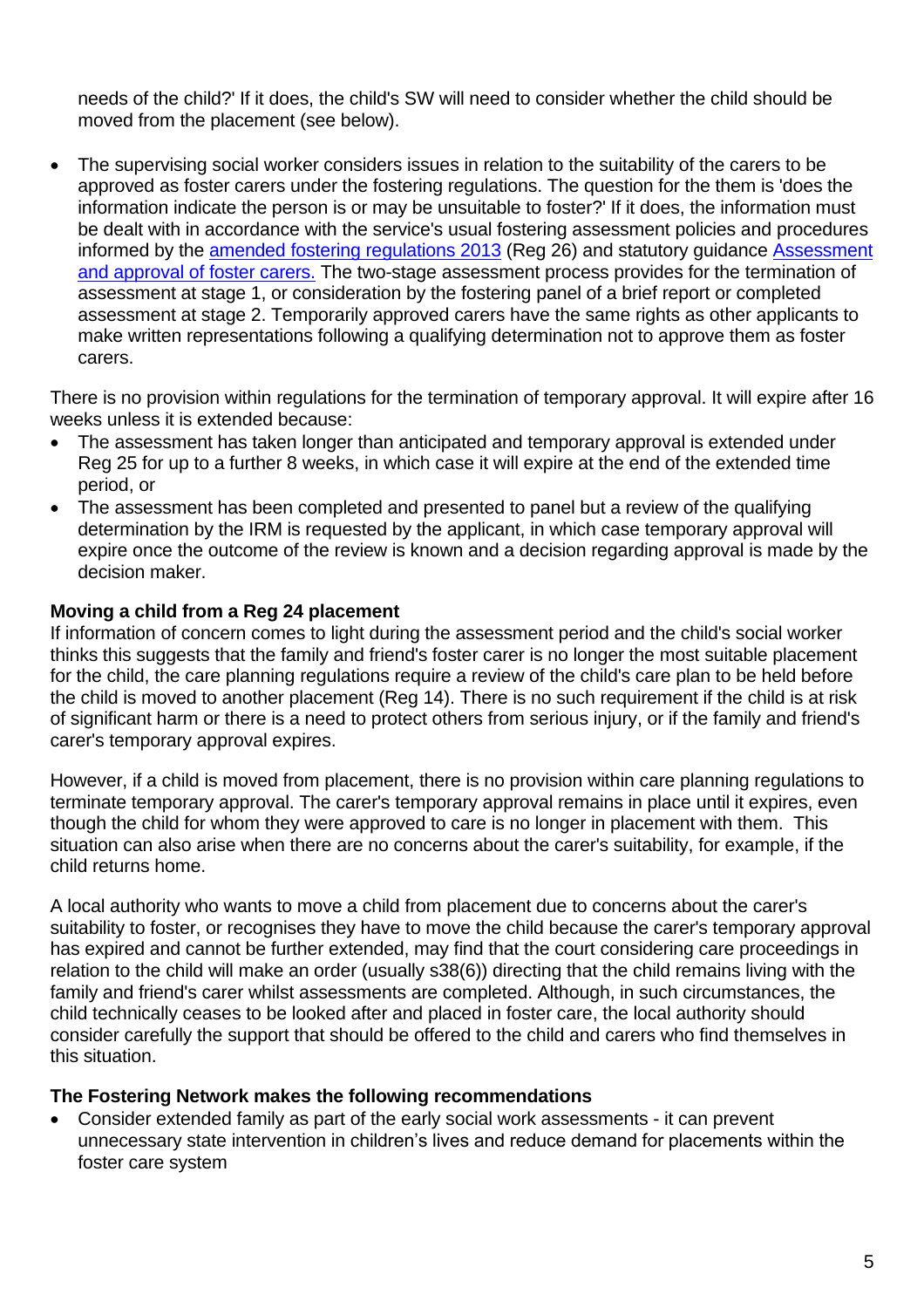- Follow the Good Practice Guidance in relation to initial family and friends assessments (also known as 'viability assessments') - considered assessments completed jointly by the fostering and child's social worker can inform options for the care of the child within their extended family and support network when necessary
- Ensure the decision as to whether the child is looked after or not is clear and communicated the Local Government Ombudsman has issued several judgements against authorities which have not been clear about their legal duties to accommodate children and support family and friends carers
- Temporary approval should only be used in appropriate circumstances in emergencies where it offers the most appropriate placement for the child and there are no known barriers to approval as a foster carer. Joint assessments (Reg 24) with fostering social workers and the use of the decision maker as the nominated officer can help to inform assessments and provide information to carers about fostering.
- Consider a system of early notification to fostering panel of temporary approval it can help to monitor these and prepare panel should a request for an extension be needed
- Supervise and support temporarily approved foster carers in accordance with the fostering and care planning regulations - this includes allocation of a named SSW and a child's social worker/IRO to manage the placement
- Assess connected persons offering permanence under the regulation that will provide the most suitable permanence option for the child –blanket policies regarding Special Guardianship or foster care do not recognise individual needs.

## **Links to key documents**

- [Assessment and approval of Foster Carers](https://www.gov.uk/government/publications/fostering-services-assessment-and-approval-of-foster-carers) (2013) DfE
- Family and Friends Care: Statutory Guidance for Local Authorities (2011) DfE [https://assets.publishing.service.gov.uk/government/uploads/system/uploads/attachment\\_data/file/](https://assets.publishing.service.gov.uk/government/uploads/system/uploads/attachment_data/file/288483/family-and-friends-care.pdf) [288483/family-and-friends-care.pdf](https://assets.publishing.service.gov.uk/government/uploads/system/uploads/attachment_data/file/288483/family-and-friends-care.pdf)
- Family Rights Group (2017) Initial Family and Friends Care Assessment: A good practice quide
- Local Government Ombudsman (2013), [Family Values: Council services to family and friends who](http://www.lgo.org.uk/information-centre/news/2013/nov/family-and-friends-foster-carers-being-treated-unfairly-says-ombudsman)  [care for others' children,](http://www.lgo.org.uk/information-centre/news/2013/nov/family-and-friends-foster-carers-being-treated-unfairly-says-ombudsman) Focus Report: learning lessons from complaints.
- [London Borough of Southwark v D \[2007\] EWCA 182](http://www.familylawweek.co.uk/site.aspx?i=ed2320) case law relating to the decision as to whether a child is living with a relative as a 'private arrangement' or as a 'looked after child'.
- Research in Practice (2015) [Assessing and supporting family and friends care Practice Tool](https://www.rip.org.uk/resources/publications/practice-tools-and-guides/assessing-and-supporting-family-and-friends-care-practice-tool-2015/)

## **The practice support team**

The practice support team comprises regional consultants covering England. The team provides a range of services to the Fostering Network members including:

- Practice advice information support and quidance
- Consultancy
- Practice briefings
- Training delivery

If you would like further information about the practice support team and what we can do to support you, please get in touch with Sarah McEnhill, Head of Practice on 0141 204 1400 otherwise you can email [sarah.mcenhill@fostering.net.](mailto:sarah.mcenhill@fostering.net)